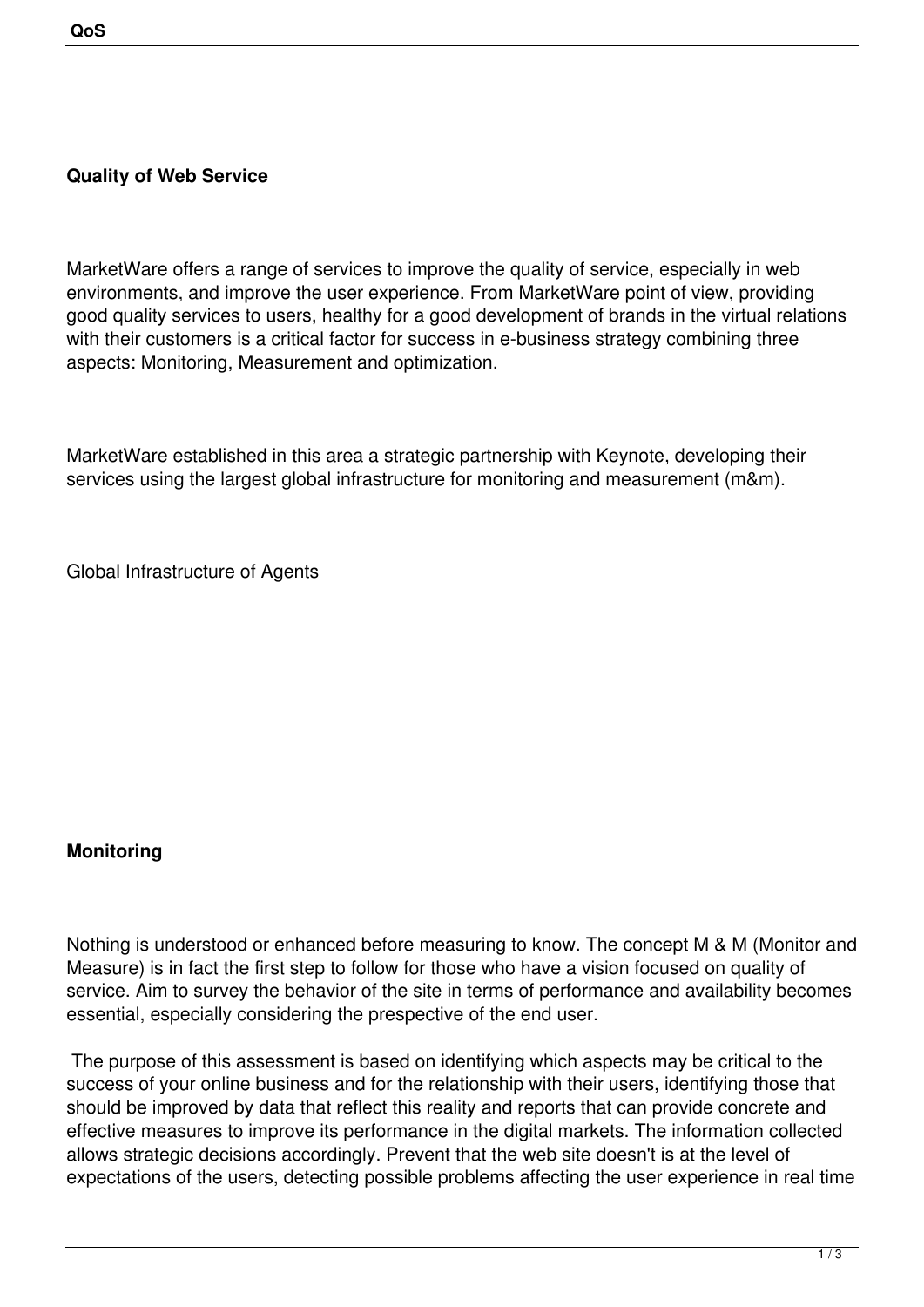to be overcome, minimizing the most the negative effects.

The **Monitoring of the Quality of Service in Web** environments is intended to measure the following aspects of your e-business:

### **- Performance and Availability**

 Reduce the response time of the website due to the requests of the users, making the website faster and without temporary access flaws or incorrect viewing . [more]

### **- Load Tests**

 One of the main problems that occur in the websites and that compromise their performance and competitiveness in the e-business is the inability to bear the load that leads to the inability of the users to satisfy all their requests promptly, without visualization flaws or implementation errors. [more]

# **- Integr[ity](index.php?option=com_content&view=article&id=430&Itemid=242&lang=en)**

 Test, diagnose and improve the quality standards of the site, ensuring that its construction, content and links, images and compatibility of browsers and other resources deployed in the site are of high quality.

 Understand the impact that these resources have in the quality of the site and how it can positively or negatively affect the user experience is the big goal. Was designed to provide the Digital Brands the ability to practice a strict management and above all consistent, ensuring that quality standards are achieved throughout the site, even when it is composed of thousands of pages. [more]

# **- Acce[ssibility](index.php?option=com_content&view=article&id=427&Itemid=239&lang=en)**

Implement the best practices to create a site that enriches the experience of all its users,